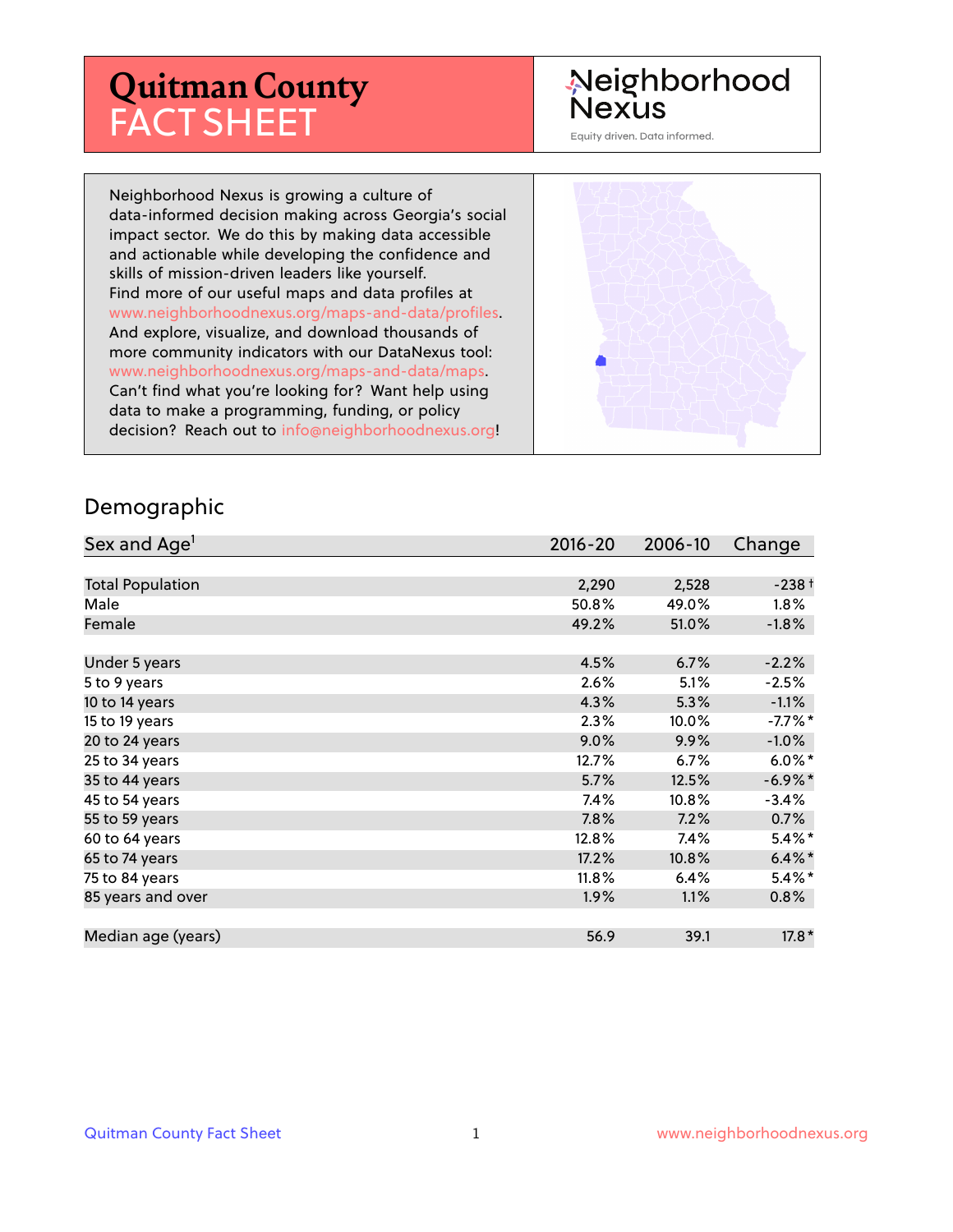# Demographic, continued...

| Race <sup>2</sup>                                   | $2016 - 20$ | 2006-10 | Change     |
|-----------------------------------------------------|-------------|---------|------------|
| Total population                                    | 2,290       | 2,528   | $-238+$    |
| One race                                            | 97.2%       | 99.5%   | $-2.4\%$ * |
| White                                               | 43.3%       | 42.8%   | 0.5%       |
| <b>Black or African American</b>                    | 47.0%       | 55.2%   | $-8.2%$    |
| American Indian and Alaska Native                   | 0.0%        | 0.0%    | 0.0%       |
| Asian                                               | 6.3%        | 0.4%    | $6.0\%$ *  |
| Native Hawaiian and Other Pacific Islander          | 0.5%        | 0.0%    | 0.5%       |
| Some other race                                     | 0.0%        | 1.1%    | $-1.1%$    |
| Two or more races                                   | 2.8%        | 0.5%    | $2.4\%$ *  |
| Race alone or in combination with other race(s) $3$ | $2016 - 20$ | 2006-10 | Change     |
| Total population                                    | 2,290       | 2,528   | $-238+$    |
| White                                               | 46.2%       | 42.8%   | 3.3%       |
| <b>Black or African American</b>                    | 49.0%       | 55.2%   | $-6.2%$    |
| American Indian and Alaska Native                   | 1.9%        | 0.0%    | 1.9%       |
| Asian                                               | 6.3%        | 0.8%    | 5.5%*      |
| Native Hawaiian and Other Pacific Islander          | 0.5%        | 0.0%    | 0.5%       |
| Some other race                                     | 0.0%        | 1.6%    | $-1.6%$    |
| Hispanic or Latino and Race <sup>4</sup>            | $2016 - 20$ | 2006-10 | Change     |
| <b>Total population</b>                             | 2,290       | 2,528   | $-238+$    |
| Hispanic or Latino (of any race)                    | 1.3%        | 1.1%    | 0.1%       |
| Not Hispanic or Latino                              | 98.7%       | 98.9%   | $-0.1%$    |
| White alone                                         | 42.1%       | 42.8%   | $-0.8%$    |
| Black or African American alone                     | 47.0%       | 55.2%   | $-8.2%$    |
| American Indian and Alaska Native alone             | 0.0%        | 0.0%    | 0.0%       |
| Asian alone                                         | 6.3%        | 0.4%    | $6.0\%$ *  |
| Native Hawaiian and Other Pacific Islander alone    | 0.5%        | 0.0%    | 0.5%       |
| Some other race alone                               | 0.0%        | 0.0%    | 0.0%       |
| Two or more races                                   | 2.8%        | 0.5%    | $2.4\%$ *  |
| U.S. Citizenship Status <sup>5</sup>                | $2016 - 20$ | 2006-10 | Change     |
| Foreign-born population                             | 118         | 9       | $109*$     |
| Naturalized U.S. citizen                            | 28.0%       | 100.0%  | $-72.0%$ + |
| Not a U.S. citizen                                  | 72.0%       | 0.0%    | 72.0%      |
|                                                     |             |         |            |
| Citizen, Voting Age Population <sup>6</sup>         | $2016 - 20$ | 2006-10 | Change     |
| Citizen, 18 and over population                     | 1,909       | 1,927   | $-18$      |
| Male                                                | 51.0%       | 48.0%   | 3.0%       |
| Female                                              | 49.0%       | 52.0%   | $-3.0\%$ * |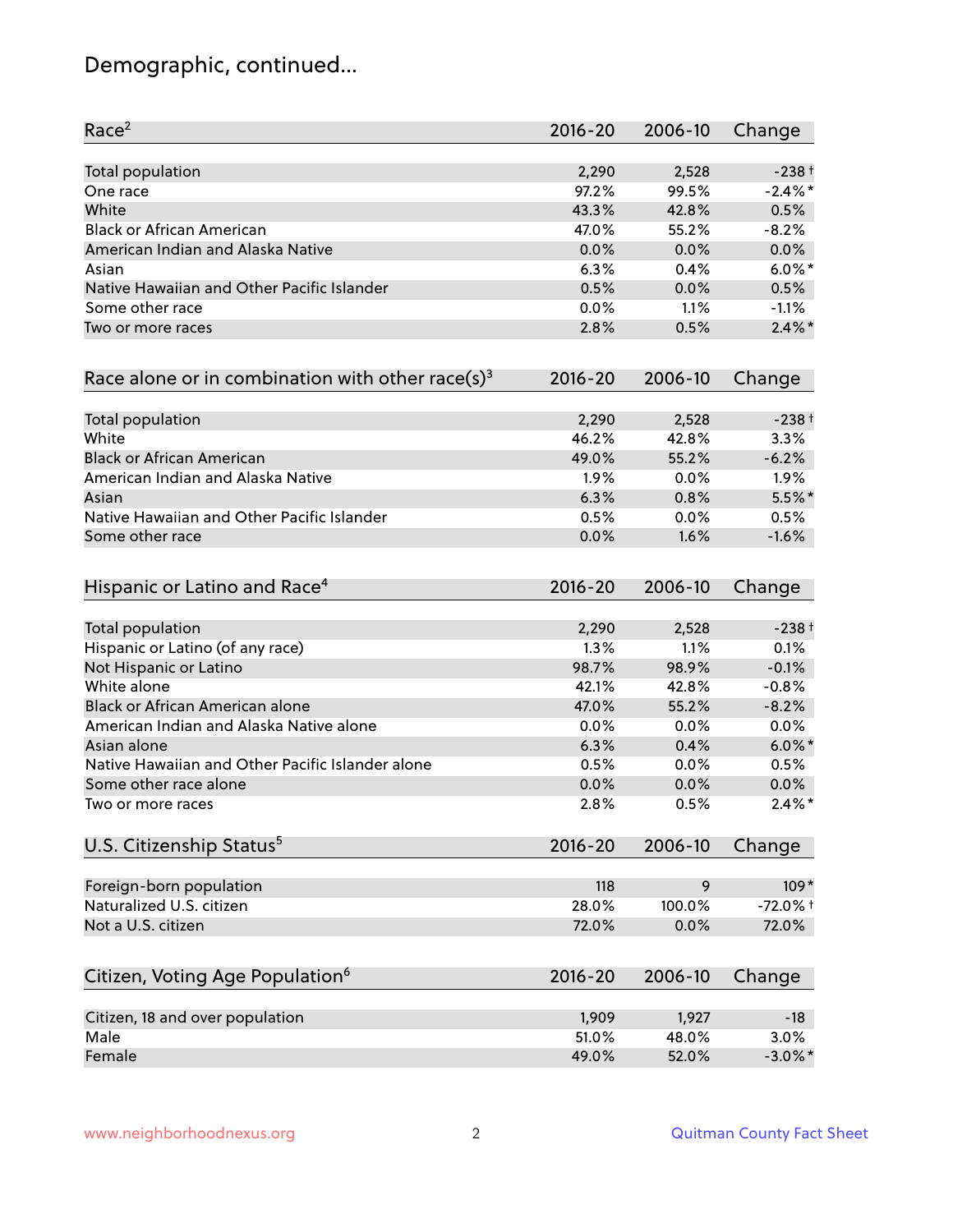#### Economic

| Income <sup>7</sup>                                 | $2016 - 20$ | 2006-10 | Change    |
|-----------------------------------------------------|-------------|---------|-----------|
|                                                     |             |         |           |
| All households                                      | 958         | 1,015   | $-57$     |
| Less than \$10,000                                  | 9.4%        | 16.7%   | $-7.4%$   |
| \$10,000 to \$14,999                                | 6.7%        | 10.8%   | $-4.2%$   |
| \$15,000 to \$24,999                                | 16.7%       | 19.0%   | $-2.3%$   |
| \$25,000 to \$34,999                                | 18.1%       | 15.5%   | 2.6%      |
| \$35,000 to \$49,999                                | 17.6%       | 16.7%   | 1.0%      |
| \$50,000 to \$74,999                                | 16.8%       | 17.5%   | $-0.7%$   |
| \$75,000 to \$99,999                                | 5.7%        | 1.8%    | 4.0%*     |
| \$100,000 to \$149,999                              | 2.7%        | 1.7%    | 1.0%      |
| \$150,000 to \$199,999                              | 3.4%        | 0.0%    | 3.4%      |
| \$200,000 or more                                   | 2.8%        | 0.3%    | $2.5\%$ * |
| Median household income (dollars)                   | 34,394      | 28,912  | 5,482     |
| Mean household income (dollars)                     | 53,987      | 32,792  | 21,195*   |
| With earnings                                       | 48.4%       | 58.7%   | $-10.3%$  |
| Mean earnings (dollars)                             | 69,347      | 32,544  | 36,803*   |
| <b>With Social Security</b>                         | 58.5%       | 44.4%   | 14.0%*    |
| Mean Social Security income (dollars)               | 17,656      | 13,721  | 3,935*    |
| With retirement income                              | 34.6%       | 29.2%   | 5.4%      |
| Mean retirement income (dollars)                    | 18,848      | 16,580  | 2,269     |
| With Supplemental Security Income                   | 5.7%        | 12.2%   | $-6.5%$   |
| Mean Supplemental Security Income (dollars)         | 9,351       | 7,456   | 1,894     |
| With cash public assistance income                  | 0.0%        | 0.0%    | 0.0%      |
| Mean cash public assistance income (dollars)        | (X)         | (X)     | (X)       |
| With Food Stamp/SNAP benefits in the past 12 months | 26.4%       | 16.7%   | $9.8\%$ * |
|                                                     |             |         |           |
| Families                                            | 566         | 664     | $-98$     |
| Less than \$10,000                                  | 8.8%        | 9.3%    | $-0.5%$   |
| \$10,000 to \$14,999                                | 1.2%        | 7.2%    | $-6.0%$   |
| \$15,000 to \$24,999                                | 13.4%       | 20.8%   | $-7.4%$   |
| \$25,000 to \$34,999                                | 15.2%       | 13.4%   | 1.8%      |
| \$35,000 to \$49,999                                | 8.7%        | 17.5%   | $-8.8%$   |
| \$50,000 to \$74,999                                | 28.4%       | 26.1%   | 2.4%      |
| \$75,000 to \$99,999                                | 9.7%        | 2.7%    | $7.0\%$ * |
| \$100,000 to \$149,999                              | 3.9%        | 2.6%    | 1.3%      |
| \$150,000 to \$199,999                              | 5.8%        | 0.0%    | 5.8%      |
| \$200,000 or more                                   | 4.8%        | 0.5%    | 4.3%*     |
| Median family income (dollars)                      | 52,786      | 34,342  | 18,444*   |
| Mean family income (dollars)                        | 70,622      | 39,151  | 31,471*   |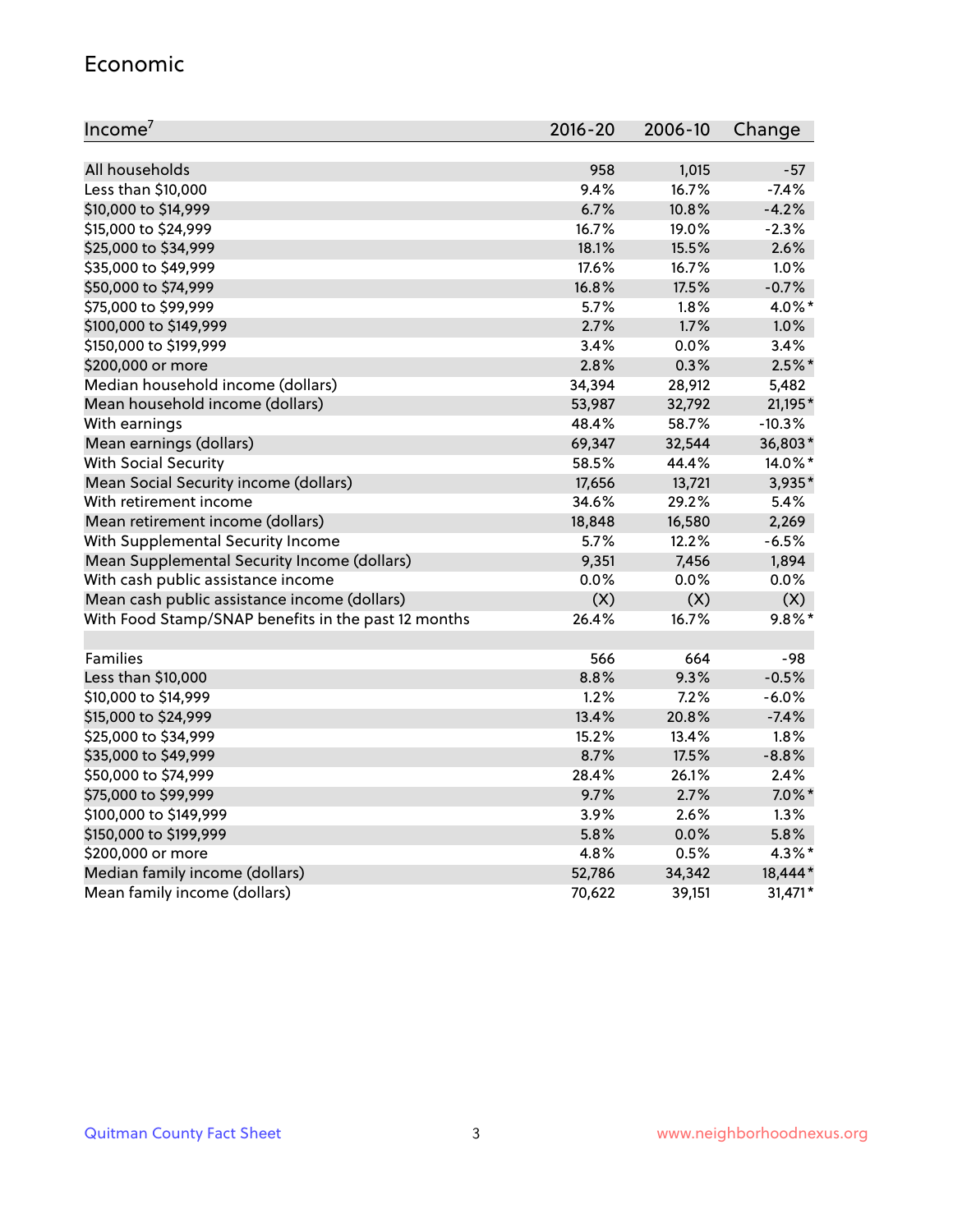#### Economic, continued...

| Income, continued <sup>8</sup>                                        | $2016 - 20$ | 2006-10 | Change      |
|-----------------------------------------------------------------------|-------------|---------|-------------|
|                                                                       |             |         |             |
| Nonfamily households                                                  | 392         | 351     | 41          |
| Median nonfamily income (dollars)                                     | 28,014      | 15,069  | 12,945*     |
| Mean nonfamily income (dollars)                                       | 26,752      | 20,309  | $6,442*$    |
| Median earnings for workers (dollars)                                 | 26,667      | 16,978  | 9,689*      |
| Median earnings for male full-time, year-round workers                | 40,976      | 27,096  | 13,880*     |
| (dollars)                                                             |             |         |             |
| Median earnings for female full-time, year-round workers<br>(dollars) | 30,114      | 22,331  | 7,783*      |
| Per capita income (dollars)                                           | 22,827      | 13,642  | 9,185*      |
|                                                                       |             |         |             |
| Families and People Below Poverty Level <sup>9</sup>                  | 2016-20     | 2006-10 | Change      |
| <b>All families</b>                                                   | 10.1%       |         |             |
|                                                                       |             | 21.2%   | $-11.2%$    |
| With related children under 18 years                                  | 33.8%       | 35.1%   | $-1.3%$     |
| With related children under 5 years only                              | 12.2%       | 27.4%   | $-15.2%$    |
| Married couple families                                               | 4.2%        | 15.0%   | $-10.7%$    |
| With related children under 18 years                                  | 14.9%       | 24.0%   | $-9.0%$     |
| With related children under 5 years only                              | 0.0%        | 0.0%    | 0.0%        |
| Families with female householder, no husband present                  | 39.8%       | 27.3%   | 12.5%       |
| With related children under 18 years                                  | 59.6%       | 34.3%   | 25.4%       |
| With related children under 5 years only                              | 100.0%      | 58.6%   | 41.4%       |
| All people                                                            | 14.3%       | 31.6%   | $-17.2\%$ * |
| Under 18 years                                                        | 29.7%       | 47.4%   | $-17.7%$    |
| Related children under 18 years                                       | 29.7%       | 47.4%   | $-17.7%$    |
| Related children under 5 years                                        | 14.6%       | 50.3%   | $-35.7%$    |
| Related children 5 to 17 years                                        | 37.8%       | 46.3%   | $-8.5%$     |
| 18 years and over                                                     | 12.0%       | 26.6%   | $-14.6\%$ * |
| 18 to 64 years                                                        | 13.9%       | 27.3%   | $-13.4%$    |
| 65 years and over                                                     | 8.6%        | 24.5%   | $-15.9\%$ * |
| People in families                                                    | 10.1%       | 28.9%   | $-18.8\%$ * |
| Unrelated individuals 15 years and over                               | 31.0%       | 44.2%   | $-13.2%$    |
|                                                                       |             |         |             |
| Non-Hispanic white people                                             | 19.1%       | 8.8%    | 10.3%*      |
| Black or African-American people                                      | 11.3%       | 49.0%   | $-37.7%$ *  |
| Asian people                                                          | 0.0%        | 0.0%    | $0.0\%$     |
| Hispanic or Latino people                                             | 0.0%        | 65.5%   | $-65.5\%$ * |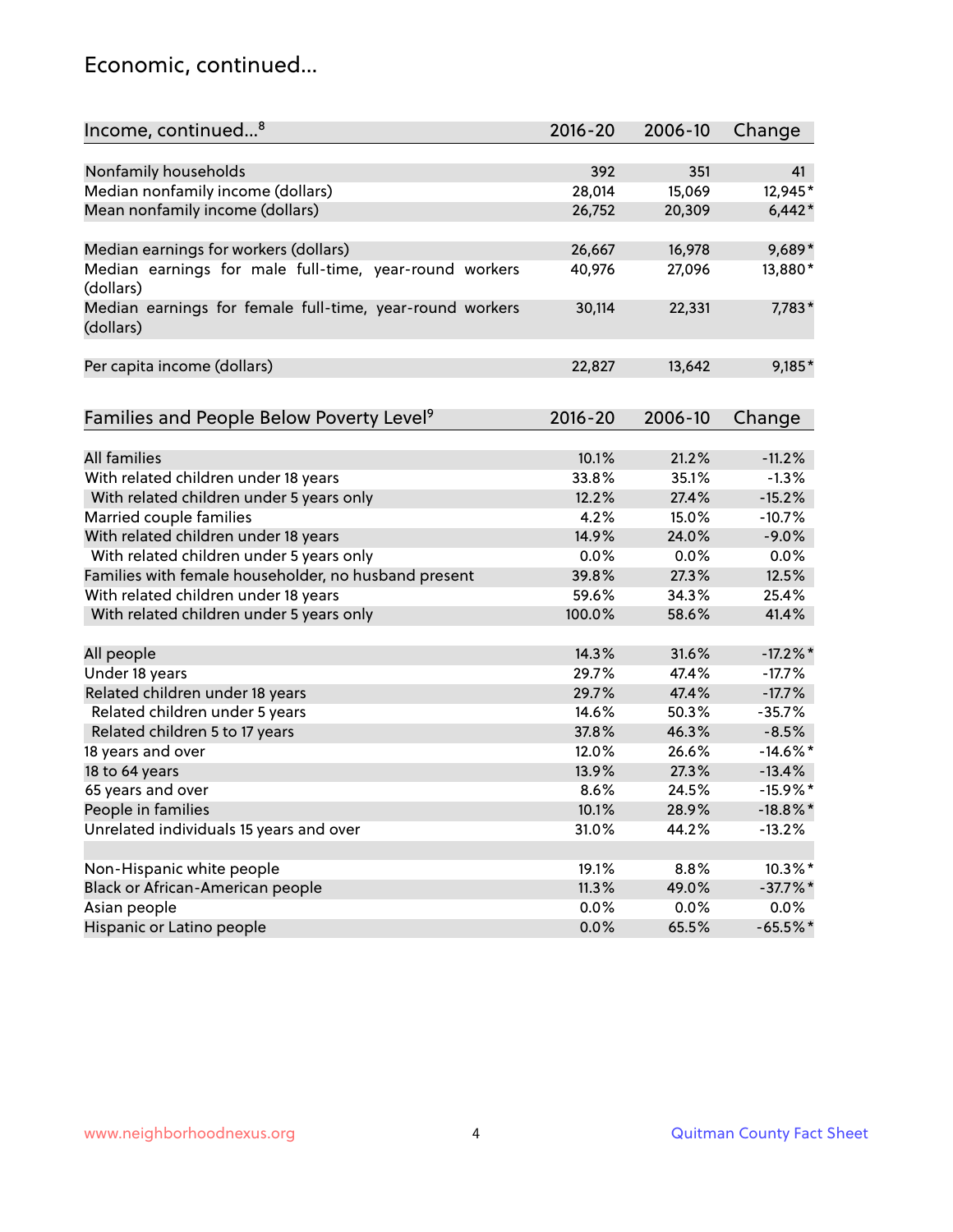# Employment

| Employment Status <sup>10</sup>                                                               | 2010        | 2020    | Change      |
|-----------------------------------------------------------------------------------------------|-------------|---------|-------------|
| In Labor Force                                                                                | 800         | 1,006   | 1,006       |
| <b>Unemployment Rate</b>                                                                      | 6.5%        | 10.0%   | $-3.5%$     |
| Industry <sup>11</sup>                                                                        | $2016 - 20$ | 2006-10 | Change      |
|                                                                                               |             |         |             |
| Civilian employed population 16 years and over                                                | 702         | 897     | $-195$      |
| Agriculture, forestry, fishing and hunting, and mining                                        | 2.6%        | 3.8%    | $-1.2%$     |
| Construction                                                                                  | 3.0%        | 3.9%    | $-0.9%$     |
| Manufacturing                                                                                 | 20.4%       | 26.3%   | $-5.9\%$ *  |
| Wholesale trade                                                                               | 0.0%        | 1.9%    | $-1.9%$     |
| Retail trade                                                                                  | 18.2%       | 17.1%   | 1.2%        |
| Transportation and warehousing, and utilities                                                 | 7.8%        | 8.0%    | $-0.2%$     |
| Information                                                                                   | 0.0%        | 4.5%    | $-4.5%$     |
| Finance and insurance, and real estate and rental and leasing                                 | 9.0%        | 3.2%    | 5.7%        |
| Professional, scientific, and management, and administrative<br>and waste management services | 1.7%        | 1.9%    | $-0.2%$     |
| Educational services, and health care and social assistance                                   | 17.0%       | 8.7%    | $8.3\%$ *   |
| Arts, entertainment, and recreation, and accommodation and<br>food services                   | 5.6%        | 8.7%    | $-3.1%$     |
| Other services, except public administration                                                  | 1.1%        | 7.2%    | $-6.1\%$ *  |
| Public administration                                                                         | 13.7%       | 4.8%    | 8.9%*       |
| Occupation <sup>12</sup>                                                                      | $2016 - 20$ | 2006-10 | Change      |
|                                                                                               |             |         |             |
| Civilian employed population 16 years and over                                                | 702         | 897     | $-195$      |
| Management, business, science, and arts occupations                                           | 21.4%       | 12.7%   | $8.7\%$ *   |
| Service occupations                                                                           | 26.1%       | 7.5%    | 18.6%*      |
| Sales and office occupations                                                                  | 22.9%       | 39.0%   | $-16.1\%$ * |
| Natural<br>resources,<br>construction,<br>and<br>maintenance<br>occupations                   | 3.0%        | 11.1%   | $-8.2\%$ *  |
| Production, transportation, and material moving occupations                                   | 26.6%       | 29.7%   | $-3.0%$     |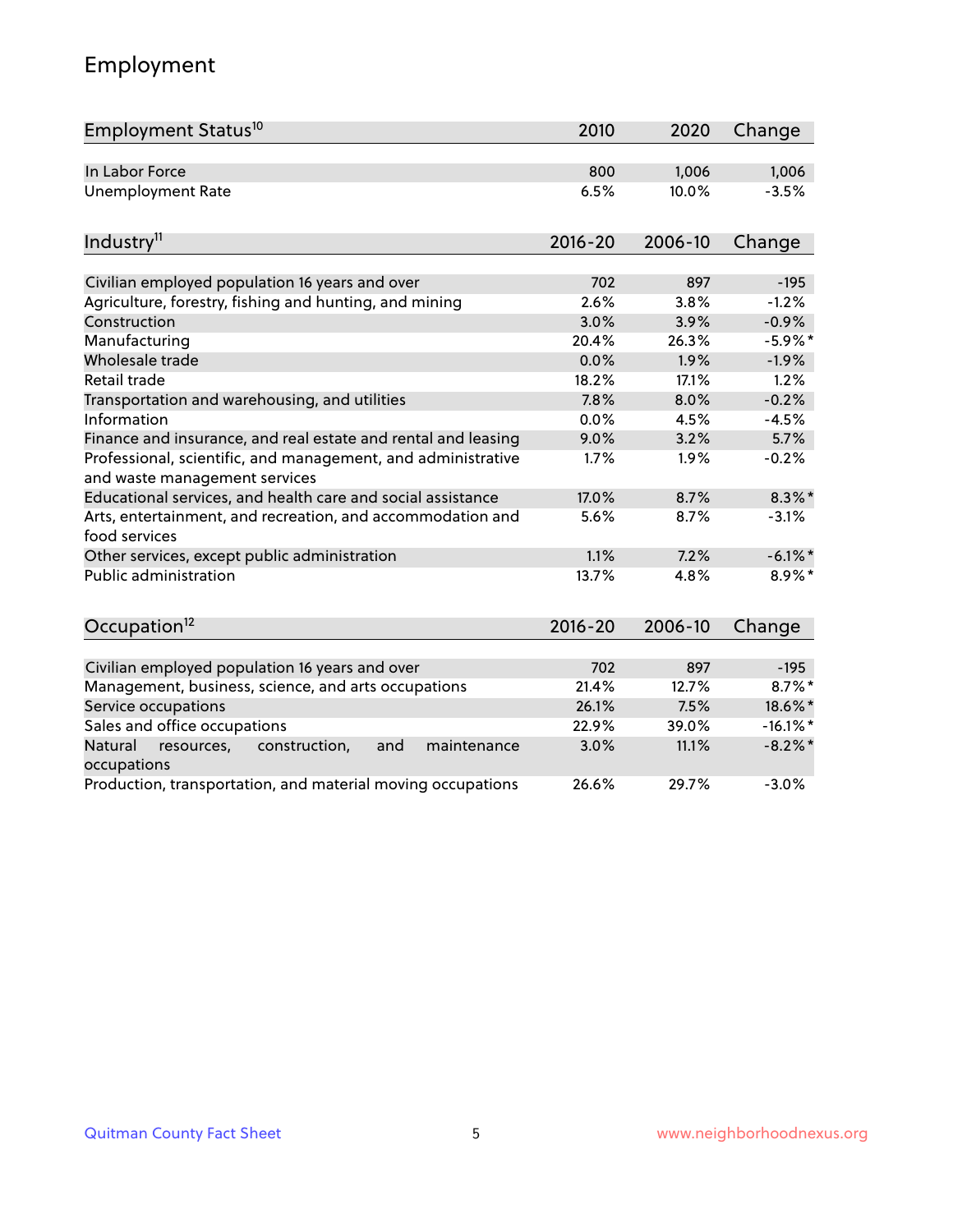# Employment, continued...

| Class of Worker <sup>13</sup>                          | $2016 - 20$ | 2006-10 | Change             |
|--------------------------------------------------------|-------------|---------|--------------------|
| Civilian employed population 16 years and over         | 702         | 897     | $-195$             |
| Private wage and salary workers                        | 77.4%       | 79.7%   | $-2.4%$            |
| Government workers                                     | 18.8%       | 16.1%   | 2.7%               |
| Self-employed in own not incorporated business workers | 3.8%        | 4.2%    | $-0.4%$            |
| <b>Unpaid family workers</b>                           | 0.0%        | 0.0%    | 0.0%               |
|                                                        |             |         |                    |
| Job Flows <sup>14</sup>                                | 2019        | 2010    | Change             |
| Total Jobs in county                                   | 385         | 428     | $-43$              |
| Held by residents of county                            | 26.2%       | 29.0%   | $-2.7%$            |
| Held by non-residents of county                        | 73.8%       | 71.0%   | 2.7%               |
|                                                        |             |         |                    |
| Jobs by Industry Sector <sup>15</sup>                  | 2019        | 2010    | Change             |
| Total Jobs in county                                   | 385         | 428     | $-43$              |
| Goods Producing sectors                                | 24.2%       | 27.6%   | $-3.4%$            |
| Trade, Transportation, and Utilities sectors           | 27.5%       | 26.9%   | 0.7%               |
| All Other Services sectors                             | 48.3%       | 45.6%   | 2.8%               |
|                                                        |             |         |                    |
| Total Jobs in county held by county residents          | 101         | 124     | $-23$              |
| <b>Goods Producing sectors</b>                         | 24.8%       | 21.8%   | 3.0%               |
| Trade, Transportation, and Utilities sectors           | 14.9%       | 12.1%   | 2.8%               |
| All Other Services sectors                             | 60.4%       | 66.1%   | $-5.7%$            |
| Jobs by Earnings <sup>16</sup>                         | 2019        | 2010    | Change             |
|                                                        | 385         | 428     | $-43$              |
| Total Jobs in county                                   |             | 31.3%   |                    |
| Jobs with earnings \$1250/month or less                | 22.3%       |         | $-9.0%$<br>$-2.4%$ |
| Jobs with earnings \$1251/month to \$3333/month        | 46.0%       | 48.4%   |                    |
| Jobs with earnings greater than \$3333/month           | 31.7%       | 20.3%   | 11.4%              |
| Total Jobs in county held by county residents          | 101         | 124     | $-23$              |
| Jobs with earnings \$1250/month or less                | 20.8%       | 42.7%   | $-21.9%$           |
| Jobs with earnings \$1251/month to \$3333/month        | 68.3%       | 44.4%   | 24.0%              |
| Jobs with earnings greater than \$3333/month           | 10.9%       | 12.9%   | $-2.0%$            |
| Jobs by Age of Worker <sup>17</sup>                    | 2019        | 2010    |                    |
|                                                        |             |         | Change             |
| Total Jobs in county                                   | 385         | 428     | $-43$              |
| Jobs with workers age 29 or younger                    | 11.2%       | 9.8%    | 1.4%               |
| Jobs with workers age 30 to 54                         | 53.2%       | 61.2%   | $-8.0%$            |
| Jobs with workers age 55 or older                      | 35.6%       | 29.0%   | 6.6%               |
|                                                        |             |         |                    |
| Total Jobs in county held by county residents          | 101         | 124     | -23                |
| Jobs with workers age 29 or younger                    | 11.9%       | 8.1%    | 3.8%               |
| Jobs with workers age 30 to 54                         | 47.5%       | 51.6%   | $-4.1%$            |
| Jobs with workers age 55 or older                      | 40.6%       | 40.3%   | 0.3%               |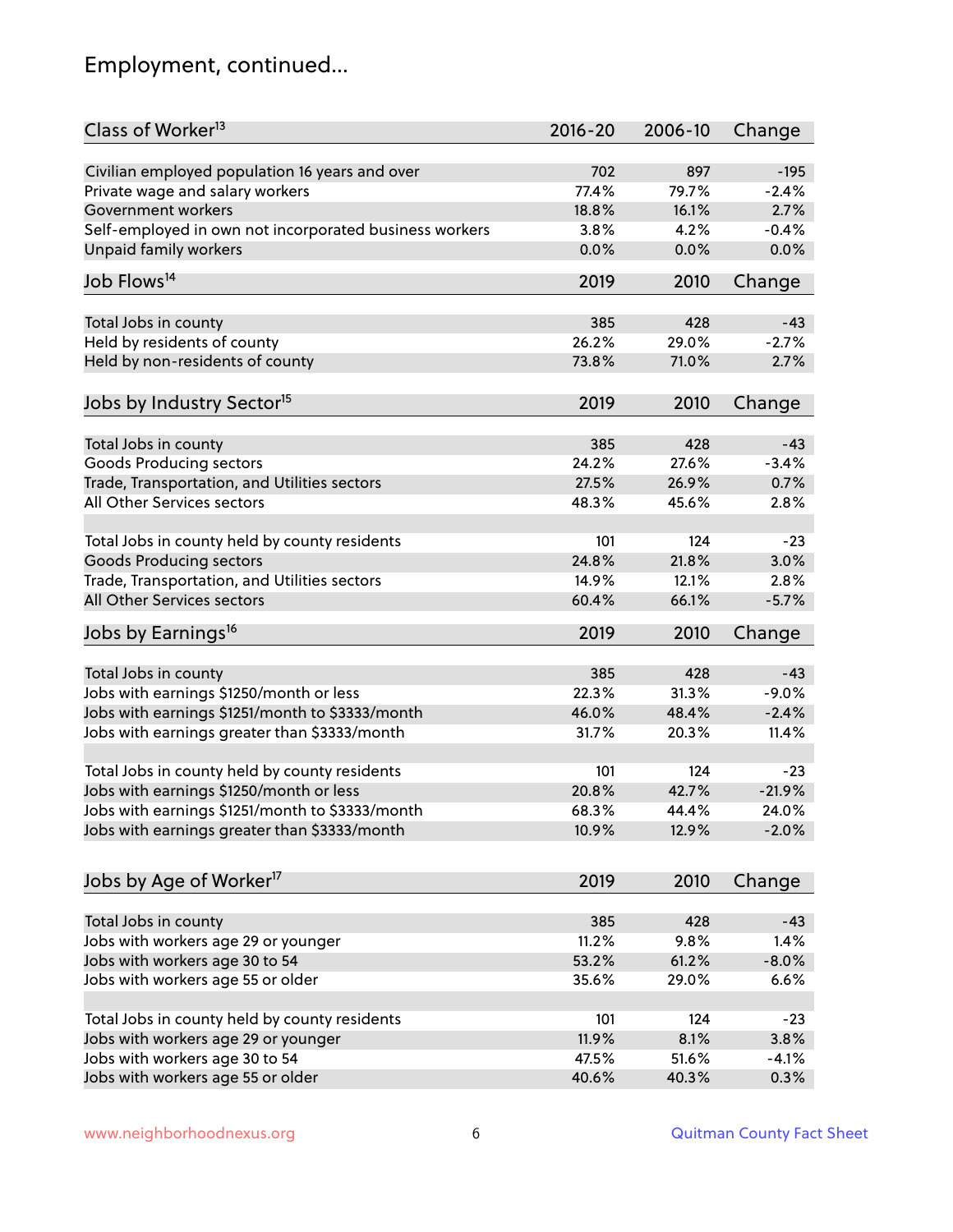#### Education

| Early Learning <sup>18</sup>                        |         |         | 2022      |
|-----------------------------------------------------|---------|---------|-----------|
| Licensed Capacity of Early Learning Centers         |         |         | 44        |
| Licenced capacity per 1,000 children ages 0-4       |         |         | 360.7     |
| School Enrollment <sup>19</sup>                     | 2022    | 2010    | Change    |
|                                                     |         |         |           |
| <b>Enrolled in Public School</b>                    | 267     | 386     | $-119$    |
| White                                               | 19.5%   | 23.6%   | $-4.1%$   |
| <b>Black or African-American</b>                    | 74.9%   | 75.4%   | $-0.5%$   |
| Asian                                               | 0.0%    | 0.0%    | 0.0%      |
| Native American                                     | 0.0%    | 0.0%    | 0.0%      |
| Pacific Islander                                    | 0.0%    | 0.0%    | 0.0%      |
| <b>Biracial or Multi-Racial</b>                     | 4.5%    | 0.0%    | 4.5%      |
| Hispanic or Latino                                  | 1.1%    | 0.0%    | 1.1%      |
| Georgia Milestones: 3rd Grade Reading <sup>20</sup> |         |         | 2019      |
|                                                     |         |         |           |
| Number of Students Tested                           |         |         | 18        |
| Proficient or Distinguished                         |         |         | 11.1%     |
| Georgia Milestones: 8th Grade Math <sup>21</sup>    |         |         | 2019      |
| <b>Number of Students Tested</b>                    |         |         | 23        |
| Proficient or Distinguished                         |         |         | 21.7%     |
| Graduation Rates <sup>22</sup>                      | 2021    | 2012    | Change    |
| Cohort                                              | 35      | 14      | 21        |
| <b>High School Graduation Rate</b>                  | 85.7%   | 71.4%   | 14.3%     |
|                                                     |         |         |           |
| Educational Attainment <sup>23</sup>                | 2016-20 | 2006-10 | Change    |
| Population 25 years and over                        | 1,772   | 1,592   | 180*      |
| Less than 9th grade                                 | 8.1%    | 10.7%   | $-2.7%$   |
| 9th to 12th grade, no diploma                       | 20.9%   | 22.7%   | $-1.8%$   |
| High school graduate (includes equivalency)         | 33.3%   | 37.9%   | $-4.6%$   |
| Some college, no degree                             | 22.2%   | 14.8%   | $7.4\%$ * |
| Associate's degree                                  | 4.0%    | 6.3%    | $-2.3%$   |
| Bachelor's degree                                   | 6.6%    | 6.8%    | $-0.2%$   |
| Graduate or professional degree                     | 4.9%    | 0.6%    | 4.2%      |
|                                                     |         |         |           |
| Percent high school graduate or higher              | 71.0%   | 66.5%   | 4.5%      |
| Percent bachelor's degree or higher                 | 11.5%   | 7.4%    | 4.0%      |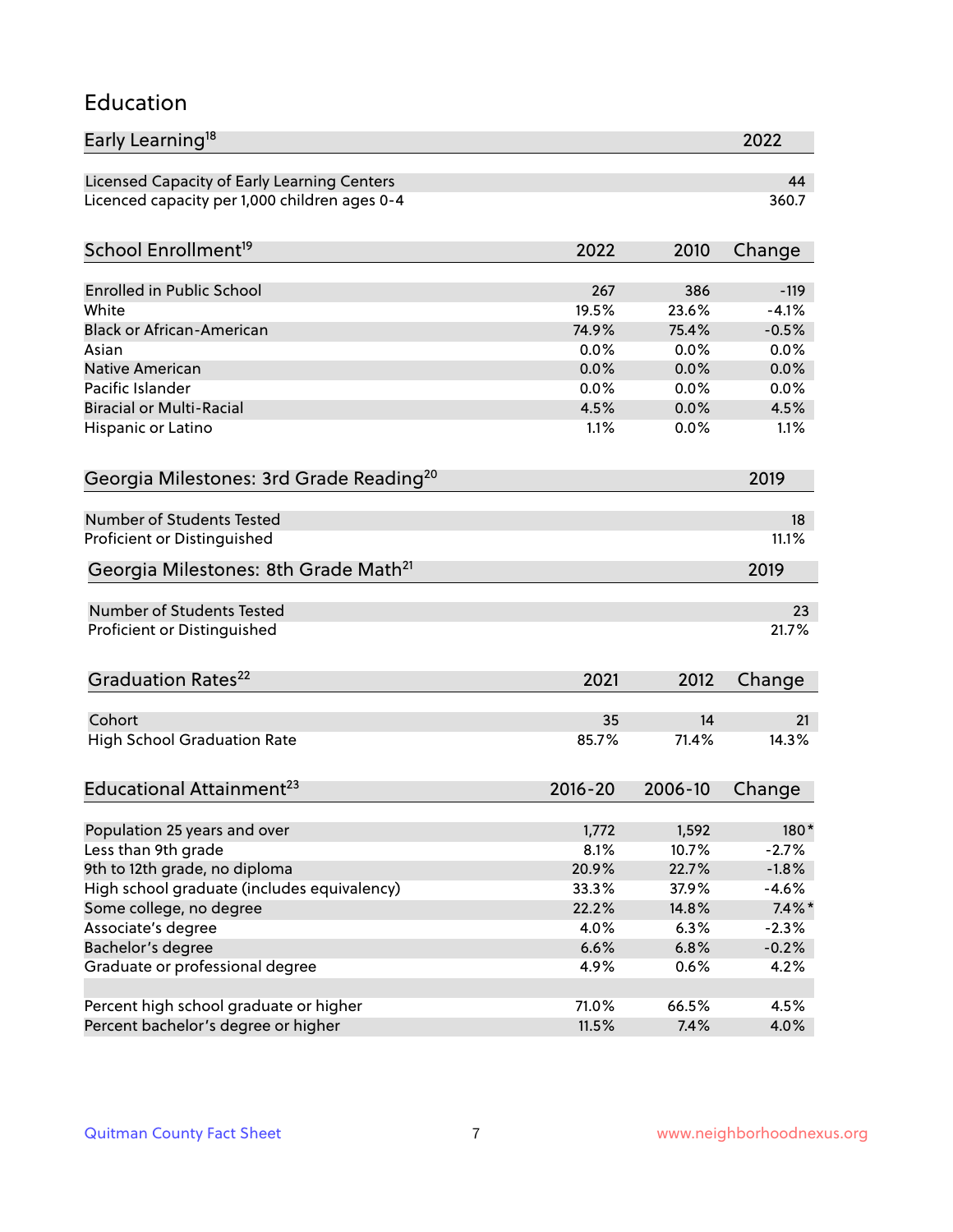#### Housing

| <b>Total households</b><br>958<br>1,015<br>$-57$<br>Family households (families)<br>$-6.3%$ *<br>59.1%<br>65.4%<br>6.3%<br>With own children under 18 years<br>23.3%<br>$-17.1\%$ *<br>Married-couple family<br>44.4%<br>43.4%<br>0.9%<br>With own children of the householder under 18 years<br>2.9%<br>12.0%<br>$-9.1\%$ *<br>Male householder, no wife present, family<br>4.5%<br>6.8%<br>$-2.3%$<br>With own children of the householder under 18 years<br>0.0%<br>4.4%<br>$-4.4%$<br>Female householder, no husband present, family<br>10.2%<br>15.2%<br>$-4.9%$<br>With own children of the householder under 18 years<br>3.3%<br>6.9%<br>$-3.6%$<br>Nonfamily households<br>40.9%<br>34.6%<br>6.3%<br>Householder living alone<br>36.6%<br>6.8%<br>29.9%<br>65 years and over<br>23.3%<br>7.3%<br>16.0%<br>13.6%<br>29.2%<br>Households with one or more people under 18 years<br>$-15.6%$ *<br>Households with one or more people 65 years and over<br>58.2%<br>35.5%<br>22.8%*<br>Average household size<br>2.39<br>2.49<br>$-0.10$<br>Average family size<br>3.23<br>3.14<br>0.10<br>Housing Occupancy <sup>25</sup><br>$2016 - 20$<br>2006-10<br>Change<br>Total housing units<br>2,046<br>1,885<br>161<br>Occupied housing units<br>46.8%<br>53.8%<br>$-7.0\%$ *<br>Vacant housing units<br>53.2%<br>46.2%<br>7.0%<br>5.0<br>$9.1*$<br>14.1<br>Homeowner vacancy rate<br>0.2<br>Rental vacancy rate<br>6.8<br>6.6<br>Units in Structure <sup>26</sup><br>2016-20<br>2006-10<br>Change<br>Total housing units<br>2,046<br>1,885<br>161<br>1-unit, detached<br>44.9%<br>39.6%<br>5.2%<br>1-unit, attached<br>0.4%<br>0.8%<br>$-0.5%$<br>0.0%<br>1.4%<br>$-1.4%$<br>2 units<br>0.0%<br>3 or 4 units<br>0.0%<br>0.0%<br>0.0%<br>0.0%<br>0.0%<br>5 to 9 units<br>0.0%<br>0.0%<br>0.0%<br>10 to 19 units<br>0.0%<br>20 or more units<br>1.3%<br>$-1.3%$<br>Mobile home<br>54.4%<br>56.8%<br>$-2.4%$ | Households by Type <sup>24</sup> | $2016 - 20$ | 2006-10 | Change |
|-----------------------------------------------------------------------------------------------------------------------------------------------------------------------------------------------------------------------------------------------------------------------------------------------------------------------------------------------------------------------------------------------------------------------------------------------------------------------------------------------------------------------------------------------------------------------------------------------------------------------------------------------------------------------------------------------------------------------------------------------------------------------------------------------------------------------------------------------------------------------------------------------------------------------------------------------------------------------------------------------------------------------------------------------------------------------------------------------------------------------------------------------------------------------------------------------------------------------------------------------------------------------------------------------------------------------------------------------------------------------------------------------------------------------------------------------------------------------------------------------------------------------------------------------------------------------------------------------------------------------------------------------------------------------------------------------------------------------------------------------------------------------------------------------------------------------------------------------------------------------------------------------------------|----------------------------------|-------------|---------|--------|
|                                                                                                                                                                                                                                                                                                                                                                                                                                                                                                                                                                                                                                                                                                                                                                                                                                                                                                                                                                                                                                                                                                                                                                                                                                                                                                                                                                                                                                                                                                                                                                                                                                                                                                                                                                                                                                                                                                           |                                  |             |         |        |
|                                                                                                                                                                                                                                                                                                                                                                                                                                                                                                                                                                                                                                                                                                                                                                                                                                                                                                                                                                                                                                                                                                                                                                                                                                                                                                                                                                                                                                                                                                                                                                                                                                                                                                                                                                                                                                                                                                           |                                  |             |         |        |
|                                                                                                                                                                                                                                                                                                                                                                                                                                                                                                                                                                                                                                                                                                                                                                                                                                                                                                                                                                                                                                                                                                                                                                                                                                                                                                                                                                                                                                                                                                                                                                                                                                                                                                                                                                                                                                                                                                           |                                  |             |         |        |
|                                                                                                                                                                                                                                                                                                                                                                                                                                                                                                                                                                                                                                                                                                                                                                                                                                                                                                                                                                                                                                                                                                                                                                                                                                                                                                                                                                                                                                                                                                                                                                                                                                                                                                                                                                                                                                                                                                           |                                  |             |         |        |
|                                                                                                                                                                                                                                                                                                                                                                                                                                                                                                                                                                                                                                                                                                                                                                                                                                                                                                                                                                                                                                                                                                                                                                                                                                                                                                                                                                                                                                                                                                                                                                                                                                                                                                                                                                                                                                                                                                           |                                  |             |         |        |
|                                                                                                                                                                                                                                                                                                                                                                                                                                                                                                                                                                                                                                                                                                                                                                                                                                                                                                                                                                                                                                                                                                                                                                                                                                                                                                                                                                                                                                                                                                                                                                                                                                                                                                                                                                                                                                                                                                           |                                  |             |         |        |
|                                                                                                                                                                                                                                                                                                                                                                                                                                                                                                                                                                                                                                                                                                                                                                                                                                                                                                                                                                                                                                                                                                                                                                                                                                                                                                                                                                                                                                                                                                                                                                                                                                                                                                                                                                                                                                                                                                           |                                  |             |         |        |
|                                                                                                                                                                                                                                                                                                                                                                                                                                                                                                                                                                                                                                                                                                                                                                                                                                                                                                                                                                                                                                                                                                                                                                                                                                                                                                                                                                                                                                                                                                                                                                                                                                                                                                                                                                                                                                                                                                           |                                  |             |         |        |
|                                                                                                                                                                                                                                                                                                                                                                                                                                                                                                                                                                                                                                                                                                                                                                                                                                                                                                                                                                                                                                                                                                                                                                                                                                                                                                                                                                                                                                                                                                                                                                                                                                                                                                                                                                                                                                                                                                           |                                  |             |         |        |
|                                                                                                                                                                                                                                                                                                                                                                                                                                                                                                                                                                                                                                                                                                                                                                                                                                                                                                                                                                                                                                                                                                                                                                                                                                                                                                                                                                                                                                                                                                                                                                                                                                                                                                                                                                                                                                                                                                           |                                  |             |         |        |
|                                                                                                                                                                                                                                                                                                                                                                                                                                                                                                                                                                                                                                                                                                                                                                                                                                                                                                                                                                                                                                                                                                                                                                                                                                                                                                                                                                                                                                                                                                                                                                                                                                                                                                                                                                                                                                                                                                           |                                  |             |         |        |
|                                                                                                                                                                                                                                                                                                                                                                                                                                                                                                                                                                                                                                                                                                                                                                                                                                                                                                                                                                                                                                                                                                                                                                                                                                                                                                                                                                                                                                                                                                                                                                                                                                                                                                                                                                                                                                                                                                           |                                  |             |         |        |
|                                                                                                                                                                                                                                                                                                                                                                                                                                                                                                                                                                                                                                                                                                                                                                                                                                                                                                                                                                                                                                                                                                                                                                                                                                                                                                                                                                                                                                                                                                                                                                                                                                                                                                                                                                                                                                                                                                           |                                  |             |         |        |
|                                                                                                                                                                                                                                                                                                                                                                                                                                                                                                                                                                                                                                                                                                                                                                                                                                                                                                                                                                                                                                                                                                                                                                                                                                                                                                                                                                                                                                                                                                                                                                                                                                                                                                                                                                                                                                                                                                           |                                  |             |         |        |
|                                                                                                                                                                                                                                                                                                                                                                                                                                                                                                                                                                                                                                                                                                                                                                                                                                                                                                                                                                                                                                                                                                                                                                                                                                                                                                                                                                                                                                                                                                                                                                                                                                                                                                                                                                                                                                                                                                           |                                  |             |         |        |
|                                                                                                                                                                                                                                                                                                                                                                                                                                                                                                                                                                                                                                                                                                                                                                                                                                                                                                                                                                                                                                                                                                                                                                                                                                                                                                                                                                                                                                                                                                                                                                                                                                                                                                                                                                                                                                                                                                           |                                  |             |         |        |
|                                                                                                                                                                                                                                                                                                                                                                                                                                                                                                                                                                                                                                                                                                                                                                                                                                                                                                                                                                                                                                                                                                                                                                                                                                                                                                                                                                                                                                                                                                                                                                                                                                                                                                                                                                                                                                                                                                           |                                  |             |         |        |
|                                                                                                                                                                                                                                                                                                                                                                                                                                                                                                                                                                                                                                                                                                                                                                                                                                                                                                                                                                                                                                                                                                                                                                                                                                                                                                                                                                                                                                                                                                                                                                                                                                                                                                                                                                                                                                                                                                           |                                  |             |         |        |
|                                                                                                                                                                                                                                                                                                                                                                                                                                                                                                                                                                                                                                                                                                                                                                                                                                                                                                                                                                                                                                                                                                                                                                                                                                                                                                                                                                                                                                                                                                                                                                                                                                                                                                                                                                                                                                                                                                           |                                  |             |         |        |
|                                                                                                                                                                                                                                                                                                                                                                                                                                                                                                                                                                                                                                                                                                                                                                                                                                                                                                                                                                                                                                                                                                                                                                                                                                                                                                                                                                                                                                                                                                                                                                                                                                                                                                                                                                                                                                                                                                           |                                  |             |         |        |
|                                                                                                                                                                                                                                                                                                                                                                                                                                                                                                                                                                                                                                                                                                                                                                                                                                                                                                                                                                                                                                                                                                                                                                                                                                                                                                                                                                                                                                                                                                                                                                                                                                                                                                                                                                                                                                                                                                           |                                  |             |         |        |
|                                                                                                                                                                                                                                                                                                                                                                                                                                                                                                                                                                                                                                                                                                                                                                                                                                                                                                                                                                                                                                                                                                                                                                                                                                                                                                                                                                                                                                                                                                                                                                                                                                                                                                                                                                                                                                                                                                           |                                  |             |         |        |
|                                                                                                                                                                                                                                                                                                                                                                                                                                                                                                                                                                                                                                                                                                                                                                                                                                                                                                                                                                                                                                                                                                                                                                                                                                                                                                                                                                                                                                                                                                                                                                                                                                                                                                                                                                                                                                                                                                           |                                  |             |         |        |
|                                                                                                                                                                                                                                                                                                                                                                                                                                                                                                                                                                                                                                                                                                                                                                                                                                                                                                                                                                                                                                                                                                                                                                                                                                                                                                                                                                                                                                                                                                                                                                                                                                                                                                                                                                                                                                                                                                           |                                  |             |         |        |
|                                                                                                                                                                                                                                                                                                                                                                                                                                                                                                                                                                                                                                                                                                                                                                                                                                                                                                                                                                                                                                                                                                                                                                                                                                                                                                                                                                                                                                                                                                                                                                                                                                                                                                                                                                                                                                                                                                           |                                  |             |         |        |
|                                                                                                                                                                                                                                                                                                                                                                                                                                                                                                                                                                                                                                                                                                                                                                                                                                                                                                                                                                                                                                                                                                                                                                                                                                                                                                                                                                                                                                                                                                                                                                                                                                                                                                                                                                                                                                                                                                           |                                  |             |         |        |
|                                                                                                                                                                                                                                                                                                                                                                                                                                                                                                                                                                                                                                                                                                                                                                                                                                                                                                                                                                                                                                                                                                                                                                                                                                                                                                                                                                                                                                                                                                                                                                                                                                                                                                                                                                                                                                                                                                           |                                  |             |         |        |
|                                                                                                                                                                                                                                                                                                                                                                                                                                                                                                                                                                                                                                                                                                                                                                                                                                                                                                                                                                                                                                                                                                                                                                                                                                                                                                                                                                                                                                                                                                                                                                                                                                                                                                                                                                                                                                                                                                           |                                  |             |         |        |
|                                                                                                                                                                                                                                                                                                                                                                                                                                                                                                                                                                                                                                                                                                                                                                                                                                                                                                                                                                                                                                                                                                                                                                                                                                                                                                                                                                                                                                                                                                                                                                                                                                                                                                                                                                                                                                                                                                           |                                  |             |         |        |
|                                                                                                                                                                                                                                                                                                                                                                                                                                                                                                                                                                                                                                                                                                                                                                                                                                                                                                                                                                                                                                                                                                                                                                                                                                                                                                                                                                                                                                                                                                                                                                                                                                                                                                                                                                                                                                                                                                           |                                  |             |         |        |
|                                                                                                                                                                                                                                                                                                                                                                                                                                                                                                                                                                                                                                                                                                                                                                                                                                                                                                                                                                                                                                                                                                                                                                                                                                                                                                                                                                                                                                                                                                                                                                                                                                                                                                                                                                                                                                                                                                           |                                  |             |         |        |
|                                                                                                                                                                                                                                                                                                                                                                                                                                                                                                                                                                                                                                                                                                                                                                                                                                                                                                                                                                                                                                                                                                                                                                                                                                                                                                                                                                                                                                                                                                                                                                                                                                                                                                                                                                                                                                                                                                           |                                  |             |         |        |
|                                                                                                                                                                                                                                                                                                                                                                                                                                                                                                                                                                                                                                                                                                                                                                                                                                                                                                                                                                                                                                                                                                                                                                                                                                                                                                                                                                                                                                                                                                                                                                                                                                                                                                                                                                                                                                                                                                           |                                  |             |         |        |
|                                                                                                                                                                                                                                                                                                                                                                                                                                                                                                                                                                                                                                                                                                                                                                                                                                                                                                                                                                                                                                                                                                                                                                                                                                                                                                                                                                                                                                                                                                                                                                                                                                                                                                                                                                                                                                                                                                           |                                  |             |         |        |
|                                                                                                                                                                                                                                                                                                                                                                                                                                                                                                                                                                                                                                                                                                                                                                                                                                                                                                                                                                                                                                                                                                                                                                                                                                                                                                                                                                                                                                                                                                                                                                                                                                                                                                                                                                                                                                                                                                           |                                  |             |         |        |
|                                                                                                                                                                                                                                                                                                                                                                                                                                                                                                                                                                                                                                                                                                                                                                                                                                                                                                                                                                                                                                                                                                                                                                                                                                                                                                                                                                                                                                                                                                                                                                                                                                                                                                                                                                                                                                                                                                           | Boat, RV, van, etc.              | 0.3%        | $0.0\%$ | 0.3%   |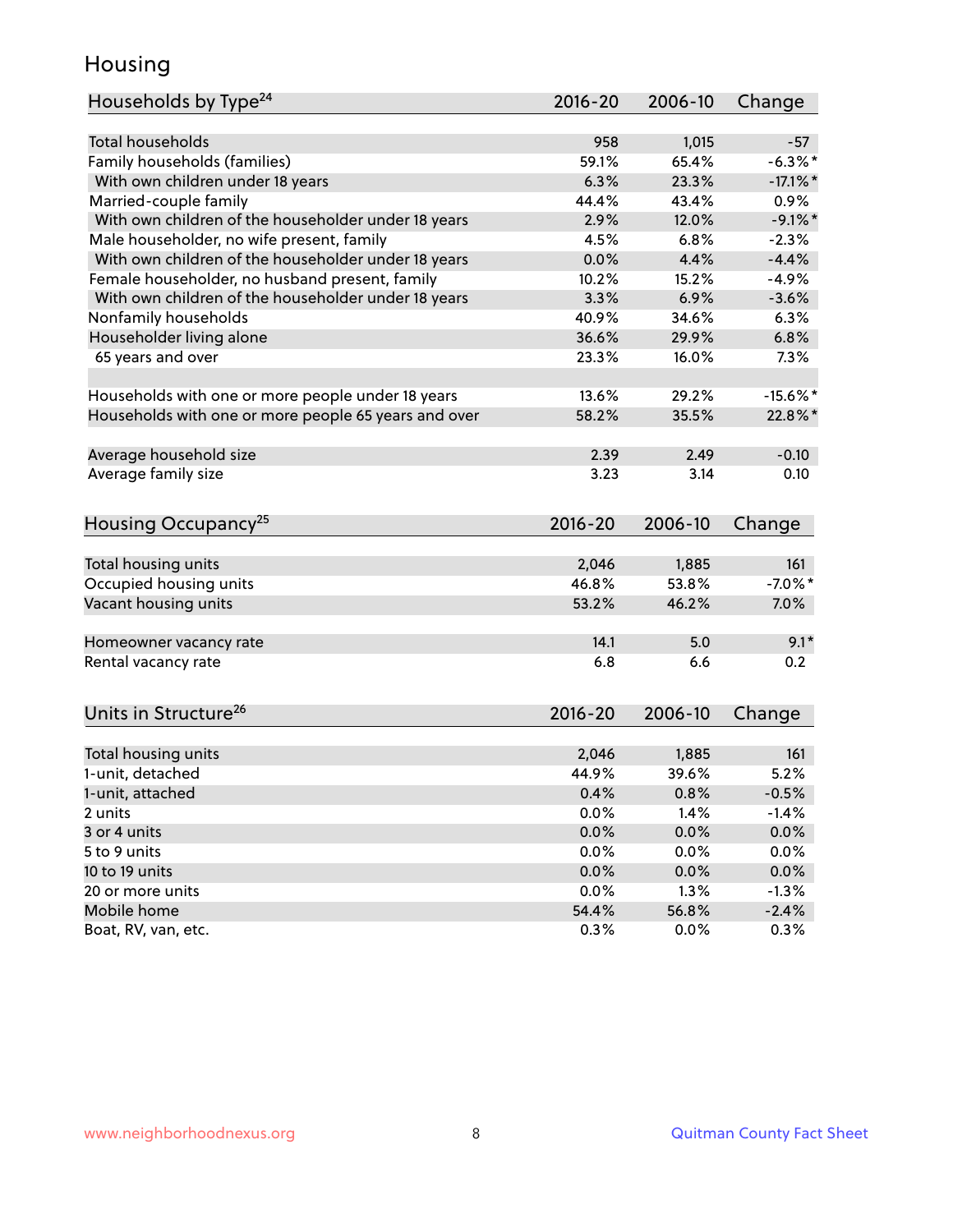# Housing, Continued...

| Year Structure Built <sup>27</sup>             | 2016-20       | 2006-10        | Change          |
|------------------------------------------------|---------------|----------------|-----------------|
| Total housing units                            | 2,046         | 1,885          | 161             |
| Built 2014 or later                            | 0.1%          | (X)            | (X)             |
| Built 2010 to 2013                             | 2.1%          | (X)            | (X)             |
| Built 2000 to 2009                             | 16.5%         | 9.0%           | $7.5\%$ *       |
| Built 1990 to 1999                             | 18.7%         | 23.4%          | $-4.7%$         |
| Built 1980 to 1989                             | 23.6%         | 20.7%          | 2.9%            |
| Built 1970 to 1979                             | 18.8%         | 21.9%          | $-3.1%$         |
| Built 1960 to 1969                             | 4.8%          | 12.9%          | $-8.1\%$ *      |
| Built 1950 to 1959                             | 9.1%          | 5.0%           | 4.1%*           |
| Built 1940 to 1949                             | 1.9%          | 2.5%           | $-0.6%$         |
| Built 1939 or earlier                          | 4.5%          | 4.6%           | $-0.0%$         |
|                                                |               |                |                 |
| Housing Tenure <sup>28</sup>                   | 2016-20       | 2006-10        | Change          |
| Occupied housing units                         | 958           | 1,015          | $-57$           |
| Owner-occupied                                 | 78.5%         | 70.4%          | 8.1%            |
| Renter-occupied                                | 21.5%         | 29.6%          | $-8.1%$         |
| Average household size of owner-occupied unit  | 2.17          | 2.20           | $-0.03$         |
| Average household size of renter-occupied unit | 3.18          | 3.18           | 0.00            |
| Residence 1 Year Ago <sup>29</sup>             | 2016-20       | 2006-10        | Change          |
| Population 1 year and over                     | 2,290         | 2,451          | $-161*$         |
| Same house                                     | 92.2%         | 82.0%          | 10.2%           |
| Different house in the U.S.                    | 7.8%          | 18.0%          | $-10.2%$        |
| Same county                                    | 3.4%          | 11.3%          | $-7.9%$         |
| Different county                               | 4.5%          | 6.7%           | $-2.3%$         |
| Same state                                     | 1.3%          | 0.9%           | 0.4%            |
| Different state                                | 3.2%          | 5.9%           | $-2.7%$         |
| Abroad                                         | 0.0%          | 0.0%           | 0.0%            |
| Value of Housing Unit <sup>30</sup>            | 2016-20       | 2006-10        | Change          |
|                                                |               |                |                 |
| Owner-occupied units                           | 752           | 715            | 37              |
| Less than \$50,000                             | 39.2%         | 39.0%          | 0.2%            |
| \$50,000 to \$99,999<br>\$100,000 to \$149,999 | 31.1%<br>8.9% | 28.0%<br>12.9% | 3.1%<br>$-4.0%$ |
| \$150,000 to \$199,999                         | 10.5%         | 3.5%           | $7.0\%$ *       |
| \$200,000 to \$299,999                         | 5.5%          | 11.3%          | $-5.9%$         |
| \$300,000 to \$499,999                         | 4.0%          | 1.7%           | 2.3%            |
| \$500,000 to \$999,999                         | 0.8%          | 3.6%           | $-2.8%$         |
| \$1,000,000 or more                            | 0.0%          | 0.0%           | $0.0\%$         |
| Median (dollars)                               | 70,200        | 66,700         | 3,500           |
| Mortgage Status <sup>31</sup>                  | 2016-20       | 2006-10        | Change          |
|                                                |               |                |                 |
| Owner-occupied units                           | 752           | 715            | 37              |
| Housing units with a mortgage                  | 23.7%         | 41.5%          | $-17.9%$ *      |
| Housing units without a mortgage               | 76.3%         | 58.5%          | 17.9%*          |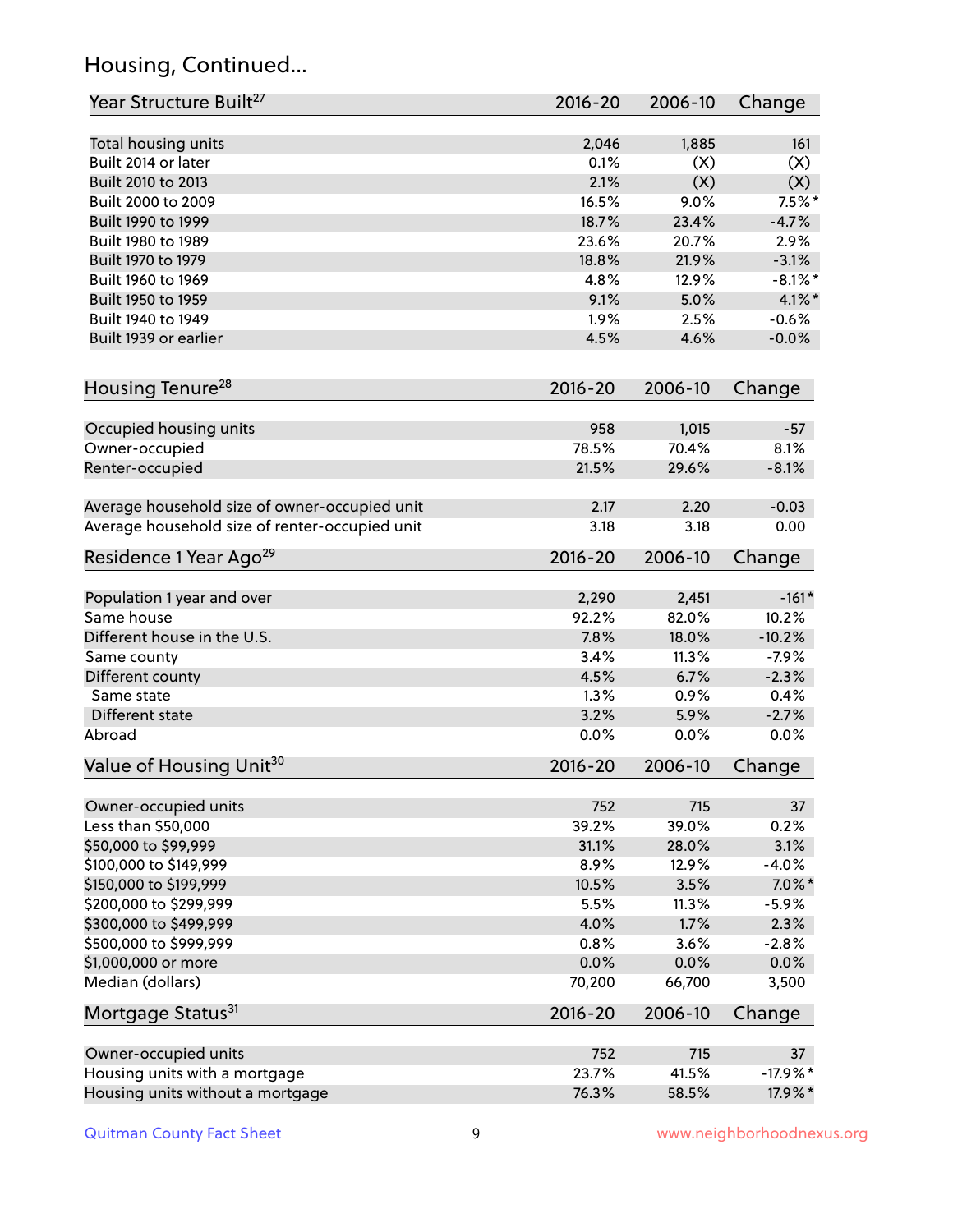# Housing, Continued...

| Selected Monthly Owner Costs <sup>32</sup>                                            | 2016-20     | 2006-10 | Change      |
|---------------------------------------------------------------------------------------|-------------|---------|-------------|
| Housing units with a mortgage                                                         | 178         | 297     | $-119$      |
| Less than \$300                                                                       | 0.0%        | 0.0%    | 0.0%        |
| \$300 to \$499                                                                        | 25.8%       | 3.4%    | 22.5%       |
| \$500 to \$999                                                                        | 46.6%       | 67.7%   | $-21.0\%$ * |
| \$1,000 to \$1,499                                                                    | 15.2%       | 19.9%   | $-4.7%$     |
| \$1,500 to \$1,999                                                                    | 12.4%       | 6.1%    | 6.3%        |
| \$2,000 to \$2,999                                                                    | 0.0%        | 3.0%    | $-3.0%$     |
| \$3,000 or more                                                                       | 0.0%        | $0.0\%$ | $0.0\%$     |
| Median (dollars)                                                                      | 750         | 822     | $-72$       |
| Housing units without a mortgage                                                      | 574         | 418     | 156*        |
| Less than \$150                                                                       | 0.0%        | 12.0%   | $-12.0%$    |
| \$150 to \$249                                                                        | 6.3%        | 30.6%   | $-24.4\%$ * |
| \$250 to \$349                                                                        | 27.2%       | 21.5%   | 5.6%        |
| \$350 to \$499                                                                        | 13.6%       | 19.6%   | $-6.0%$     |
| \$500 to \$699                                                                        | 39.0%       | 13.9%   | 25.1%       |
| \$700 or more                                                                         | 13.9%       | 2.4%    | $11.5\%$ *  |
| Median (dollars)                                                                      | 509         | 284     | $225*$      |
| Selected Monthly Owner Costs as a Percentage of<br>Household Income <sup>33</sup>     | $2016 - 20$ | 2006-10 | Change      |
| Housing units with a mortgage (excluding units where<br>SMOCAPI cannot be computed)   | 178         | 297     | $-119$      |
| Less than 20.0 percent                                                                | 56.2%       | 17.2%   | 39.0%*      |
| 20.0 to 24.9 percent                                                                  | 0.0%        | 35.4%   | $-35.4\%$ * |
| 25.0 to 29.9 percent                                                                  | 10.7%       | 5.1%    | $5.6\%$ *   |
| 30.0 to 34.9 percent                                                                  | 3.4%        | 4.7%    | $-1.3%$     |
| 35.0 percent or more                                                                  | 29.8%       | 37.7%   | $-7.9%$     |
| Not computed                                                                          | 0           | 0       | 0           |
| Housing unit without a mortgage (excluding units where<br>SMOCAPI cannot be computed) | 560         | 412     | 148*        |
| Less than 10.0 percent                                                                | 29.3%       | 27.2%   | 2.1%        |
| 10.0 to 14.9 percent                                                                  | 9.5%        | 22.8%   | $-13.4\%$ * |
| 15.0 to 19.9 percent                                                                  | 17.3%       | 18.2%   | $-0.9%$     |
| 20.0 to 24.9 percent                                                                  | 19.5%       | 4.4%    | 15.1%*      |
| 25.0 to 29.9 percent                                                                  | 5.2%        | 2.9%    | 2.3%        |
| 30.0 to 34.9 percent                                                                  | 7.3%        | 2.7%    | 4.7%        |
| 35.0 percent or more                                                                  | 12.0%       | 21.8%   | $-9.9%$     |
| Not computed                                                                          | 14          | 6       | 8           |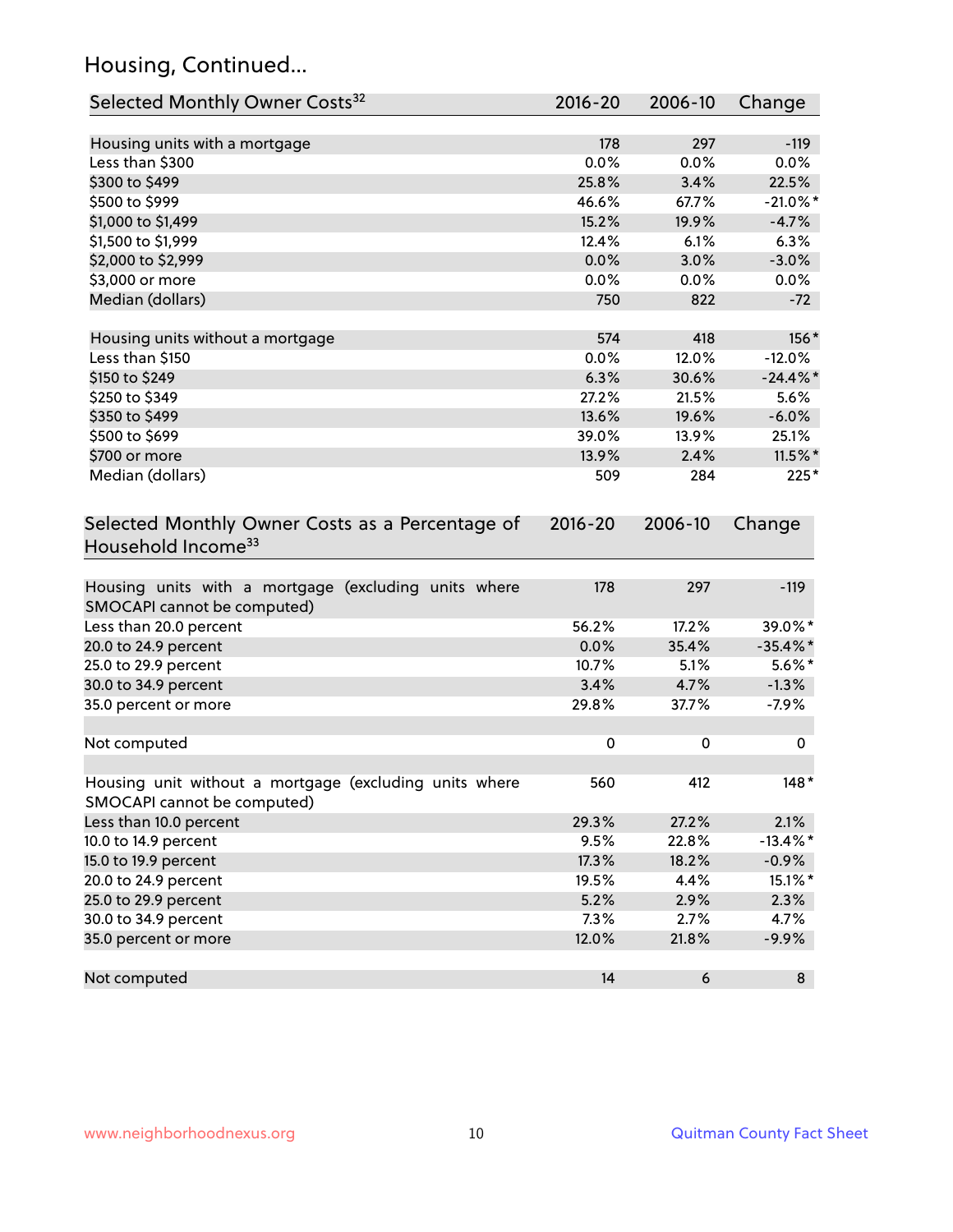#### Housing, Continued...

| Gross Rent <sup>34</sup>                                                       | 2016-20     | 2006-10 | Change   |
|--------------------------------------------------------------------------------|-------------|---------|----------|
|                                                                                |             |         |          |
| Occupied units paying rent                                                     | 149         | 240     | $-91$    |
| Less than \$200                                                                | $0.0\%$     | 4.2%    | $-4.2%$  |
| \$200 to \$499                                                                 | 18.8%       | 35.8%   | $-17.0%$ |
| \$500 to \$749                                                                 | 39.6%       | 47.1%   | $-7.5%$  |
| \$750 to \$999                                                                 | 36.2%       | 12.9%   | 23.3%    |
| \$1,000 to \$1,499                                                             | 5.4%        | $0.0\%$ | 5.4%     |
| \$1,500 to \$1,999                                                             | 0.0%        | 0.0%    | 0.0%     |
| \$2,000 or more                                                                | 0.0%        | 0.0%    | 0.0%     |
| Median (dollars)                                                               | 661         | 562     | 99       |
|                                                                                |             |         |          |
| No rent paid                                                                   | 57          | 60      | $-3$     |
|                                                                                |             |         |          |
| Gross Rent as a Percentage of Household Income <sup>35</sup>                   | $2016 - 20$ | 2006-10 | Change   |
|                                                                                |             |         |          |
| Occupied units paying rent (excluding units where GRAPI<br>cannot be computed) | 137         | 240     | $-103$   |
|                                                                                | 29.2%       | 9.2%    | 20.0%*   |
| Less than 15.0 percent                                                         |             |         |          |
| 15.0 to 19.9 percent                                                           | 34.3%       | 16.7%   | 17.6%*   |
| 20.0 to 24.9 percent                                                           | 3.6%        | 14.6%   | $-10.9%$ |

25.0 to 29.9 percent 5.8% 12.1% -6.2% 30.0 to 34.9 percent 2.0 and 2.0 and 2.0 and 2.0 and 2.0 and 2.0 and 2.0 and 2.0 and 2.0 and 2.0 and 2.0 and 2<br>35.0 percent or more 2.0 and 2.0 and 2.0 and 2.0 and 2.0 and 2.0 and 2.0 and 2.0 and 2.0 and 2.0 and 2.0 and 2

Not computed and the computed computed computed by the computed computed computed by  $69$  60  $9$ 

35.0 percent or more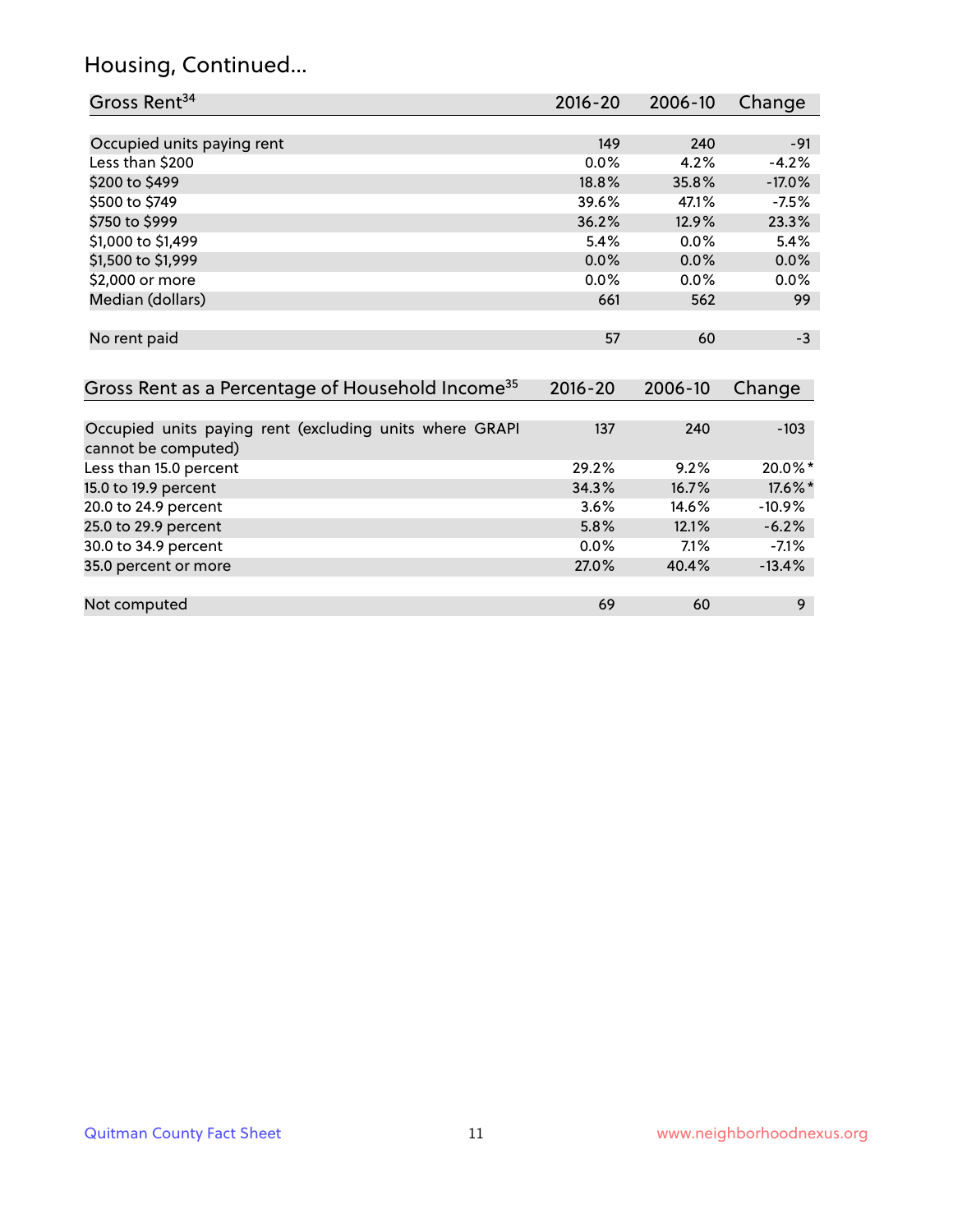# Community Involvement

| Voter Registration and Turnout <sup>36</sup> | 2020  |
|----------------------------------------------|-------|
|                                              |       |
| Active registered voters                     | 1.564 |
| Number voted in Presidential election        | 1.111 |
| Percent voted in Presidential election       | 71.0% |

#### Transportation

| Commuting to Work <sup>37</sup>           | $2016 - 20$ | 2006-10 | Change     |
|-------------------------------------------|-------------|---------|------------|
|                                           |             |         |            |
| Workers 16 years and over                 | 702         | 881     | $-179$     |
| Car, truck, or van - drove alone          | 85.6%       | 59.9%   | 25.7%*     |
| Car, truck, or van - carpooled            | 12.3%       | 32.8%   | $-20.6%$ * |
| Public transportation (excluding taxicab) | $0.0\%$     | 0.0%    | $0.0\%$    |
| Walked                                    | 0.0%        | 4.5%    | $-4.5%$    |
| Other means                               | $0.0\%$     | $0.0\%$ | $0.0\%$    |
| Worked at home                            | 2.1%        | 2.7%    | $-0.6%$    |
|                                           |             |         |            |
| Mean travel time to work (minutes)        | 29.3        | 19.7    | 9.6        |
|                                           |             |         |            |
| Vehicles Available <sup>38</sup>          | $2016 - 20$ | 2006-10 | Change     |
|                                           |             |         |            |
| Occupied housing units                    | 958         | 1,015   | $-57$      |
| No vehicles available                     | $9.0\%$     | 12.1%   | $-3.1%$    |
| 1 vehicle available                       | 42.4%       | 40.5%   | 1.9%       |
| 2 vehicles available                      | 27.3%       | 31.2%   | $-3.9\%$   |
| 3 or more vehicles available              | 21.3%       | 16.2%   | 5.1%       |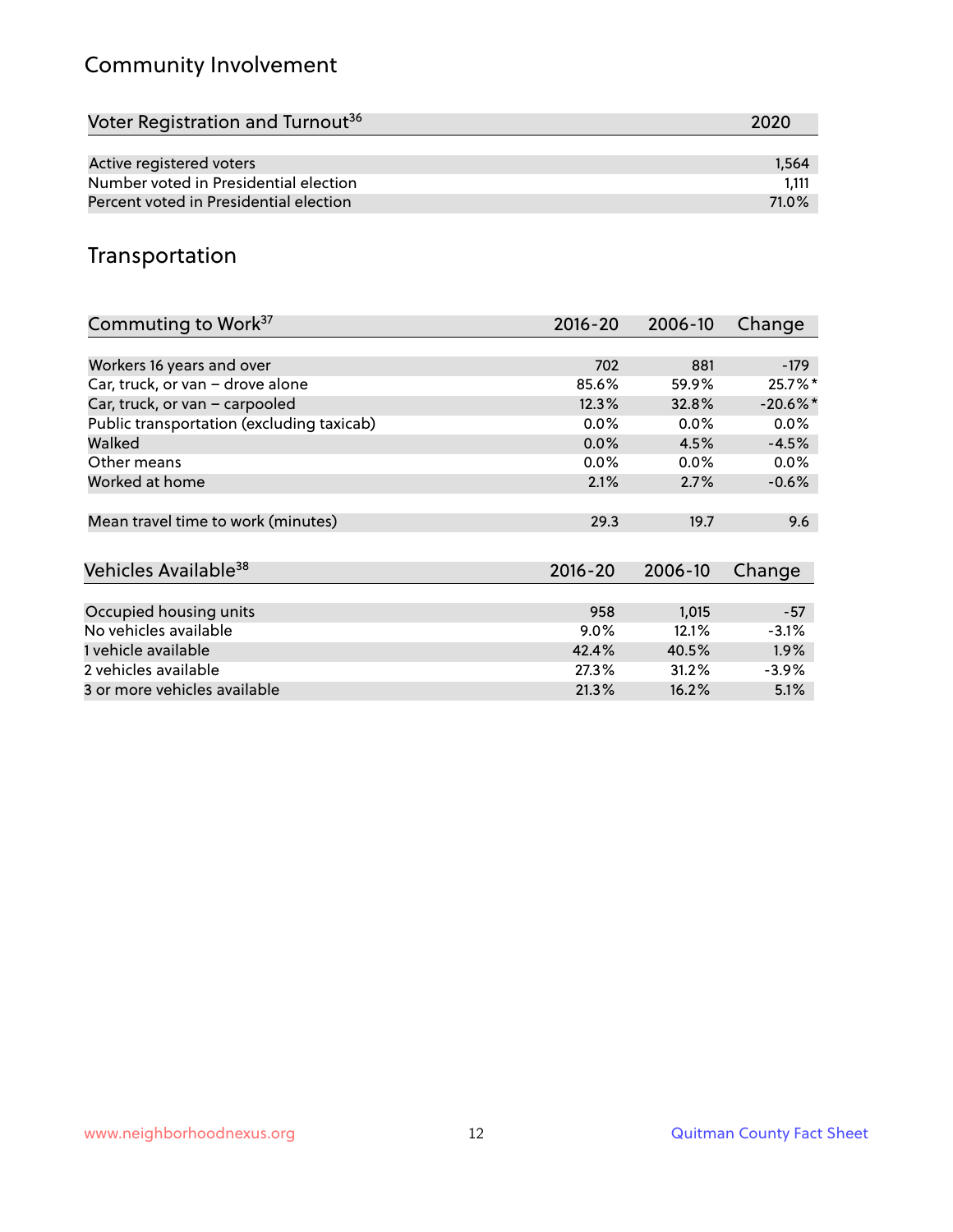#### Health

| Health Insurance coverage <sup>39</sup> | 2016-20 |
|-----------------------------------------|---------|
|-----------------------------------------|---------|

| Civilian Noninstitutionalized Population                | 2,290 |
|---------------------------------------------------------|-------|
| With health insurance coverage                          | 75.4% |
| With private health insurance coverage                  | 49.3% |
| With public health coverage                             | 43.5% |
| No health insurance coverage                            | 24.6% |
| Civilian Noninstitutionalized Population Under 19 years | 313   |
| No health insurance coverage                            | 31.0% |
| Civilian Noninstitutionalized Population 19 to 64 years | 1,267 |
| In labor force:                                         | 831   |
| Employed:                                               | 640   |
| With health insurance coverage                          | 77.3% |
| With private health insurance coverage                  | 14.1% |
| With public coverage                                    | 2.2%  |
| No health insurance coverage                            | 22.7% |
| Unemployed:                                             | 191   |
| With health insurance coverage                          | 14.1% |
| With private health insurance coverage                  | 14.1% |
| With public coverage                                    | 0.0%  |
| No health insurance coverage                            | 85.9% |
| Not in labor force:                                     | 436   |
| With health insurance coverage                          | 67.2% |
| With private health insurance coverage                  | 37.8% |
| With public coverage                                    | 33.0% |

| <b>Health Factors</b> | <b>Most Recent</b> |
|-----------------------|--------------------|
|                       |                    |

No health insurance coverage 32.8%

| Premature Death (YPLL before age 75 per 100,000 population, age-adjusted) <sup>40</sup> | 17,996.2 |
|-----------------------------------------------------------------------------------------|----------|
| Average number of Physically Unhealthy Days <sup>41</sup>                               | 5.7      |
| Average number of Mentally Unhealthy Days <sup>42</sup>                                 | 6.1      |
| Low Birthweight Births <sup>43</sup>                                                    | $8.4\%$  |
| Diabetes Prevalence <sup>44</sup>                                                       | 15.3%    |
| HIV Prevalence (per 100,000 population) <sup>45</sup>                                   | 502.2    |
| Rate, Deduplicated ER Visits for Asthma, Ages 0-17 <sup>46</sup>                        | 0.0      |